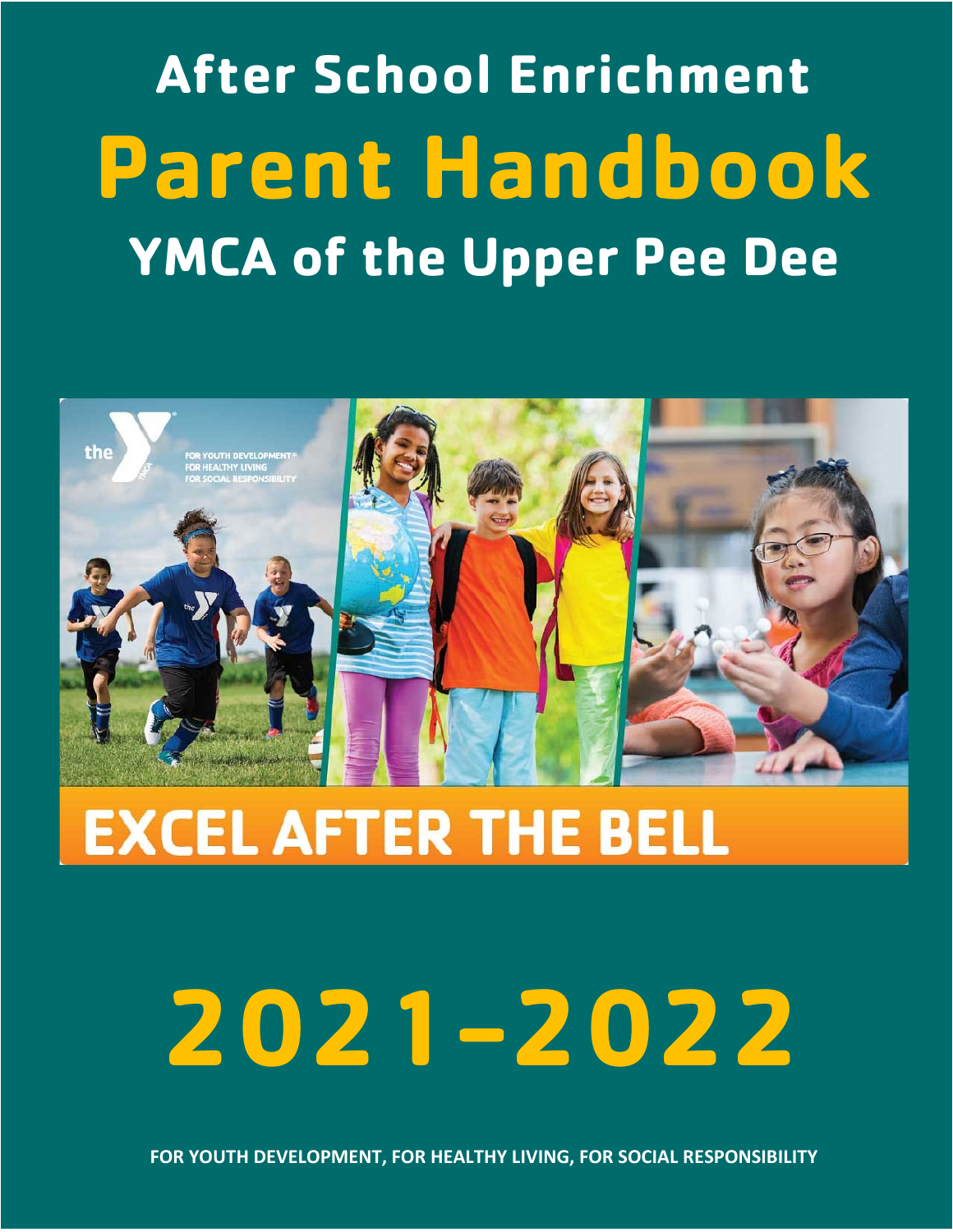# Parent Handbook Table of Contents

|     | I.  |                                                 |
|-----|-----|-------------------------------------------------|
|     |     | The YMCA Mission Statement                      |
|     | ΙΙ. |                                                 |
|     |     | <b>Hours</b>                                    |
|     |     | <b>Admission Criteria</b>                       |
|     |     | Daily Schedule                                  |
|     |     | <b>Holiday Schedule</b>                         |
|     |     | <b>Inclement Weather</b>                        |
|     |     | Lunch                                           |
|     |     | Open Door                                       |
|     |     | <b>Outdoors Play</b>                            |
|     |     | Children's Rules                                |
|     |     | <b>Special Needs</b>                            |
|     |     | <b>Toys</b>                                     |
|     |     | Required Sign-In and Sign-Out Procedures        |
|     |     | Authorized Individuals for Pick-Up              |
|     |     | Late Pick-Up                                    |
|     |     | Clothing/Belongings/ Lost-and-Found             |
|     | Ш.  |                                                 |
|     |     | Philosophy                                      |
|     |     | Process                                         |
|     |     | Removal from Program for Inappropriate Behavior |
|     |     | <b>Behavior Related Issues</b>                  |
|     |     | <b>Behavior Management</b>                      |
|     | IV. |                                                 |
|     |     | <b>Illness During Program</b>                   |
|     | ۷.  |                                                 |
|     |     | <b>Payment Policy</b>                           |
|     |     | Non-Payment Policy                              |
|     |     | <b>Returned Checks</b>                          |
|     |     | <b>Financial Assistance</b>                     |
|     |     | <b>Grant Participants</b>                       |
|     |     | Parent/Child Confrontation                      |
|     |     | <b>Child Abuse and Neglect</b>                  |
|     |     | YMCA Child Abuse Prevention                     |
|     |     | <b>Parent Volunteer</b>                         |
| VI. |     |                                                 |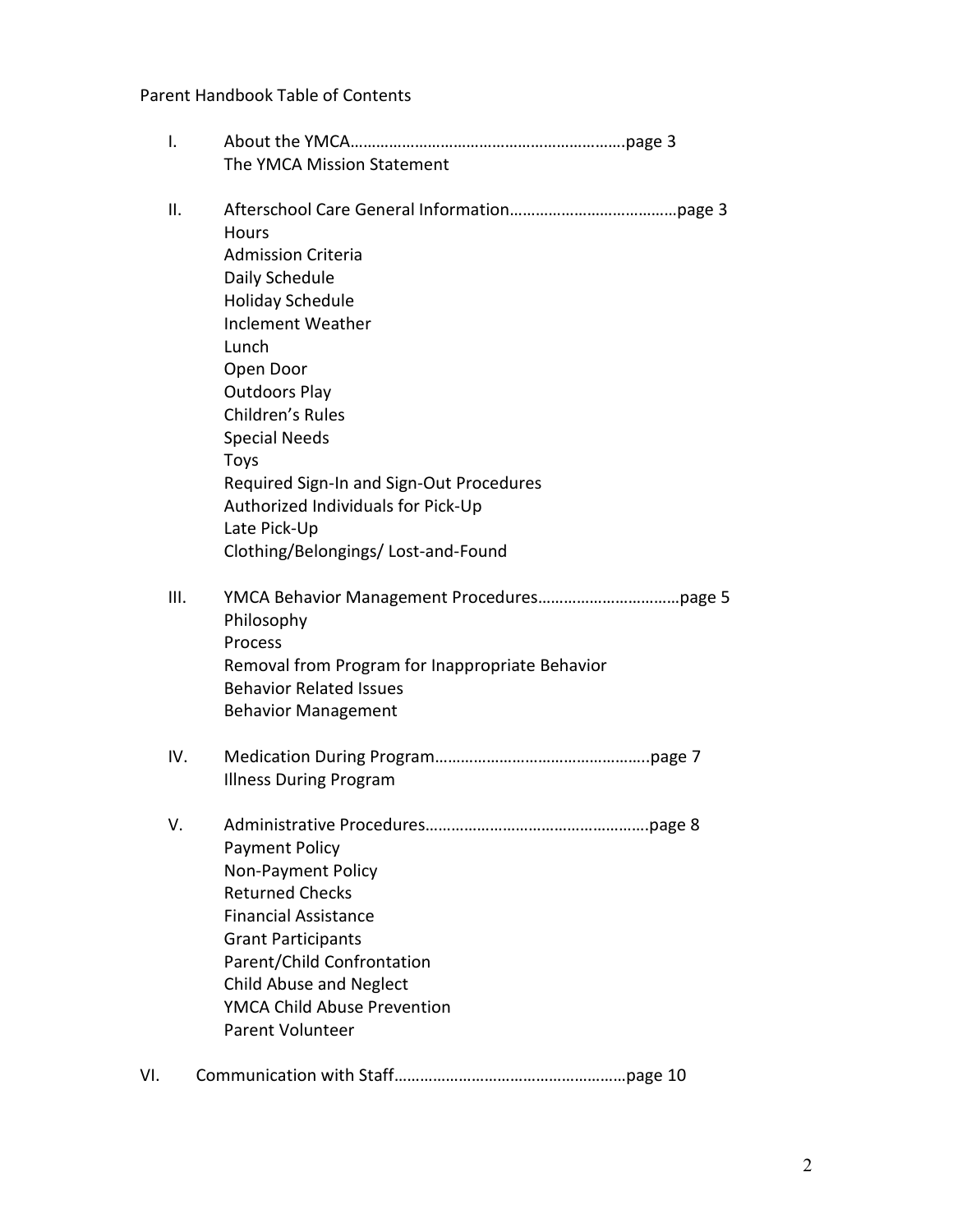#### YMCA MISSION STATEMENT

The YMCA of the Upper Pee Dee, under the guidance of Christian principles, seeks to serve all people in our community to enable them to achieve their full potential through the development of spirit, mind, and body.

#### AFTERSCHOOL CARE GENERAL INFORMATION

**Hours**: after school until 6:00 pm, Monday through Friday

#### **Admission Criteria**:

Children must be 5-12 years of age to be accepted. Parents must complete in its entirety and sign the YMCA of the Upper Pee Dee registration materials, which include the Registration Form, Parent Handbook Policies Form, Disciplinary Policy, State Policies, and Child Abuse Reporting Policy. **A payment equal to a week of participation and the registration fee is due prior to the start date.**

**\*All previous After School Care or Summer Day Camp balances are to be paid in full before a child is allowed to register in the current program.**

#### **Afterschool Care Program Daily Schedule:**

| $2:30-3:15$ pm                                                                           | Arrival/Attendance, Devotion, Snack                   |  |  |
|------------------------------------------------------------------------------------------|-------------------------------------------------------|--|--|
| $3:15 - 4:15$ pm                                                                         | Homework Help                                         |  |  |
| 4:15-5:00pm                                                                              | Outdoor physical activity (weather permitting)        |  |  |
| 5:00-5:30pm                                                                              | STEM projects or counselor-led learning opportunities |  |  |
| 5:30-6:00pm                                                                              | Pick-Up, Self-Choice Activities                       |  |  |
| This schedule is only a guideline; we want to be flexible enough to make the Afterschool |                                                       |  |  |
| Care Program FUN and engaging.                                                           |                                                       |  |  |

#### **Holiday Schedule:**

During the holidays weeks, your Childcare Director will provide a modified holiday schedule.

#### **Inclement Weather:**

The YMCA Afterschool Care Program operates with the Darlington County School District when dealing with severe weather. If schools dismiss early because of inclement or severe weather, the YMCA of the Upper Pee Dee Afterschool Enrichment Program will not operate. It will be the responsibility of the parents to make arrangements for their child(ren) to be picked up from school. If schools have CLOSED because of inclement or severe weather, there will be NO ALL DAY CARE.

#### **Lunch:**

On full-day care days, each child must bring his/her own lunch. Staff is not allowed to pick up lunch for the children.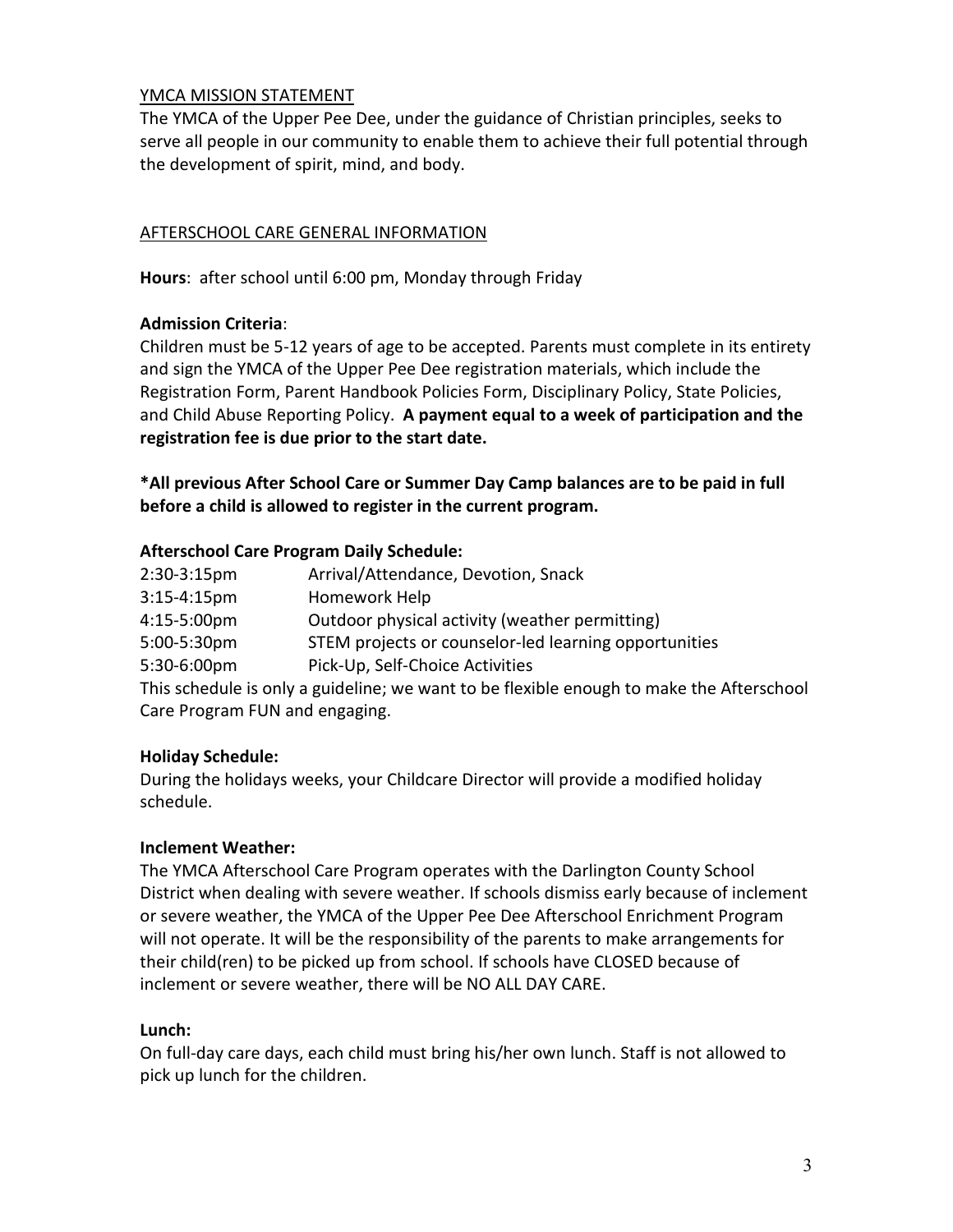**Open Door:** The YMCA Afterschool Care Program has an open door policy to parents at all times. You are always welcome to observe and/or participate. Please advise the Childcare Director if you plan to attend.

#### **Outdoors Play:**

- 1. All children will be required to play outdoors, weather permitting. Parents must submit a written note if they do not wish for their child to be outdoors due to illness or injury.
- 2. Staff will supervise children closely at all times. Children will not be left unattended by staff.
- 3. We believe that outdoors and indoor play serve as valuable outlets in a child's development. Playtime may be structured or independent. We encourage children to play.

#### **Children's Rules:**

It is our intent that each child enjoys the planned activities by understanding that he/she is responsible for his/her actions. With prior knowledge of our basic rules of safety and good conduct, each child is made aware of how to exercise self-discipline and to understand that we are here to assist him/her and to help him/her succeed. YMCA house rules and conflict resolution are posted at every YMCA program site. Character development is an important part of our program.

#### **Special Needs:**

The YMCA of the Upper Pee Dee welcomes children with individual needs for our After School Enrichment Program when reasonable accommodations can be made. All children have multiple opportunities to learn, develop, and form positive relationships while in our care. During registration, please identify any health concerns or any individual needs your child may have so that we can determine together what accommodations your child may need to be successful. To best respond to your child's needs, a meeting with the Childcare Director is necessary prior to camp participation.

#### **Toys:**

The YMCA will not be held liable or responsible for any items brought from home that are lost, stolen, or broken during the Y program. Parents are encouraged to not allow their children to bring valuable toys to the YMCA program.

#### **Required Sign-In and Sign-Out Procedure:**

When you bring your child to the program site or pick your child up, you must stop at the parents' table to sign your name and the exact time on the attendance roster provided. This procedure helps to ensure the safety of your child and allows staff to determine which children are present at any given time.

#### **Authorized Individuals for Pick-Up:**

For your protection, only persons authorized in writing by the parents may pick up your child. The staff will question anyone who is unfamiliar to them and ask for identification to check their authorization. Anyone without proper authorization will be stopped from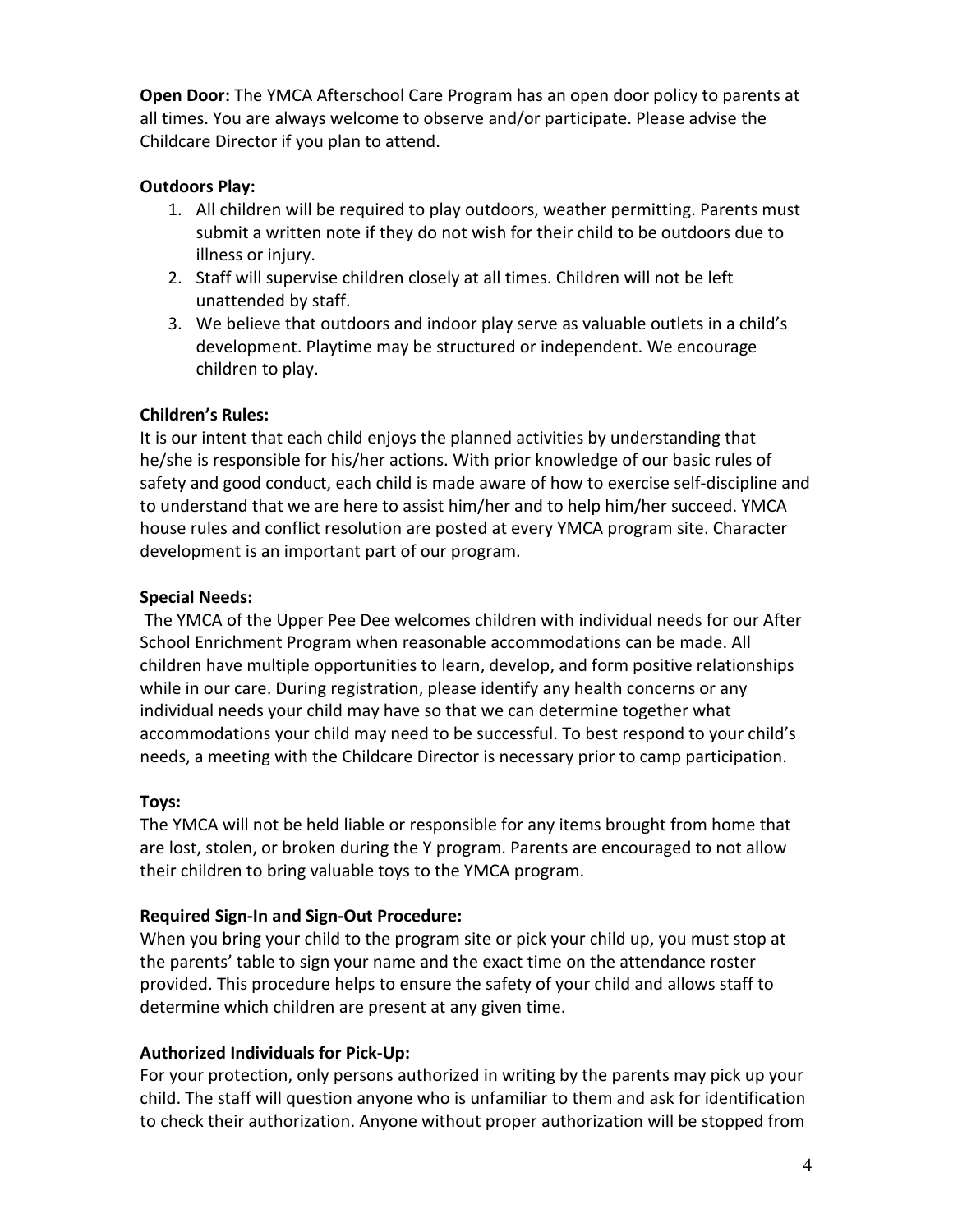taking a child. If someone other than those persons authorized on the registration form is to pick up your child, you must notify the program director in writing or in person. Any restricted individual must have a restraining order on file with the director. You must provide a code word on the registration form. This code may be be required at pick up.

#### **Late Pick-Up:**

The YMCA Afterschool Care Program ends at 6:00 pm and our staff is scheduled to leave then. If, due to an unavoidable emergency you must be late one day, please notify the YMCA so that staff may ensure the comfort of your child.

Beginning at 6:00 pm, there will be an additional charge of \$5 for every 5 minutes, per child after 6:00 pm. This late fee will be due no later than the following day of service. Parents who have not notified the site that they will be late can expect the following sequence of events to occur. These steps are necessary to ensure the safety of your child as well as YMCA staff members.

6:00 pm Program closes.

- 6:15 pm Staff member in charge begins calling parent contact numbers to check for problems or miscommunications. If contact cannot be made with a parent, alternative contacts listed on the registration form will be called.
- 6:30 pm The Childcare Director or other YMCA management staff person will then come pick the child up (in a YMCA vehicle) and bring the child to the YMCA front lobby where parents or guardians will be responsible for picking him/her up.
- 7:0 0 pm The Childcare Director or other YMCA management staff person will contact local authorities to determine if any problems related to the parent has been reported. If there is no contact from the parent and no other safe option, the child will be turned over the local Police Department.

We do understand that parents may work late and that emergencies do arise, but please make other arrangements when these circumstances arise in order to avoid late fees.

You risk dismissal from the program if:

- You fail to pay the weekly fee.
- You fail to pay the late pick-up fee.
- You fail to pay the late fee charge for making late payments.
- You are late picking your child up three (3) times within a school year.

# **Parents must keep the YMCA office and program site notified of phone numbers changes for work, home, cell, and emergency contacts at all times.**

#### **Clothing/Belongings and Lost-and-Found:**

Please mark all your child's belongings (i.e., lunch boxes, jackets, towels, etc) and be sure to check for your child's belongings at the end of each day. The YMCA will not be held responsible for lost, damaged, or stolen articles. Please do not send valuables. After one month, lost-and-found items will be donated to a charitable organization.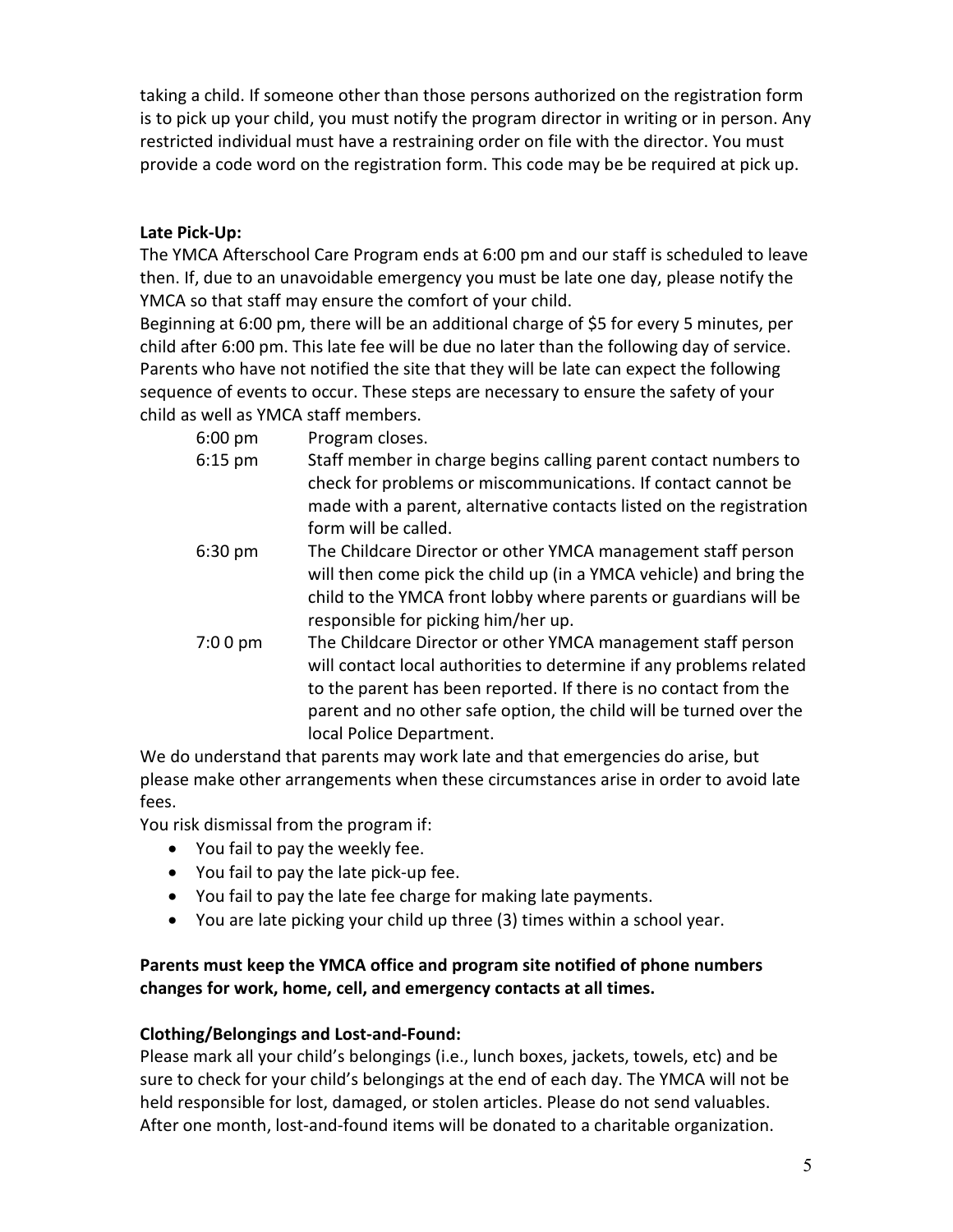#### YMCA BEHAVIOR MANAGEMENT PROCEDURES

#### **Philosophy:**

The YMCA strives to maintain a positive approach to managing children's behavior at all times. "Discipline" is the process of teaching self-control and the ability to live within limitations and agreed-upon guidelines. Expected behavior is self-rewarding and allows for program activities to occur. When children choose to behave outside of the guidelines, some consequence is required to avoid future problems. The overall safety of the children in the program is our highest priority.

#### **Process:**

As mentioned above, when positive behavior is displayed, the consequence is participation and enjoyment of planned activities. In cases of negative or inappropriate behavior, the following processes will be employed.

- 1. Reasoning: Every effort will be made to help the child understand the inappropriateness of his/her actions and agree to an alternative form of behavior. When the conflict is child-to-child, every effort will be made to have them reason together face-to-face with staff facilitating.
- 2. Removal from the specific activity: When reasoning has been pursued and the behavior has not changed, removing the child from the activity involved for an appropriate amount of time is necessary. The denied activity should be related to the misbehavior and the removal should not exceed 15 minutes. Other dutyoriented consequences suitable to the inappropriate behavior may also be utilized at this stage.

If a child breaks a rule that is harmful to him/herself or others, or repeatedly violates a rule, then he/she will receive a written reprimand.

Reprimands: Each child will be allowed two written reprimands after which a conference will be requested with a parent or guardian, staff on site, and the Childcare Director. The program dismissal form will be filled out and signed by the parents with the understanding that the third reprimand may result in permanent dismissal from the program.

- 3. Child/Director Conference: When the Site Supervisor is not successful in correcting the behavior, the Childcare Director is consulted and may decide on longer or stricter consequences if necessary.
- 4. Conferences: If the parent needs to be formally involved in the process, specific changes in behavior will be requested, with specific consequences for noncompliance outlines. This is usually accomplished through the use of a "Behavior Contract." Whenever possible, the child is present and heard at these conferences.

#### **Removal from Program for Inappropriate Behavior:**

If a child violates a rule that presents danger to the staff, other children, or him/her, then he/she will be dismissed from the program immediately.

#### **Behavior Related Issues:**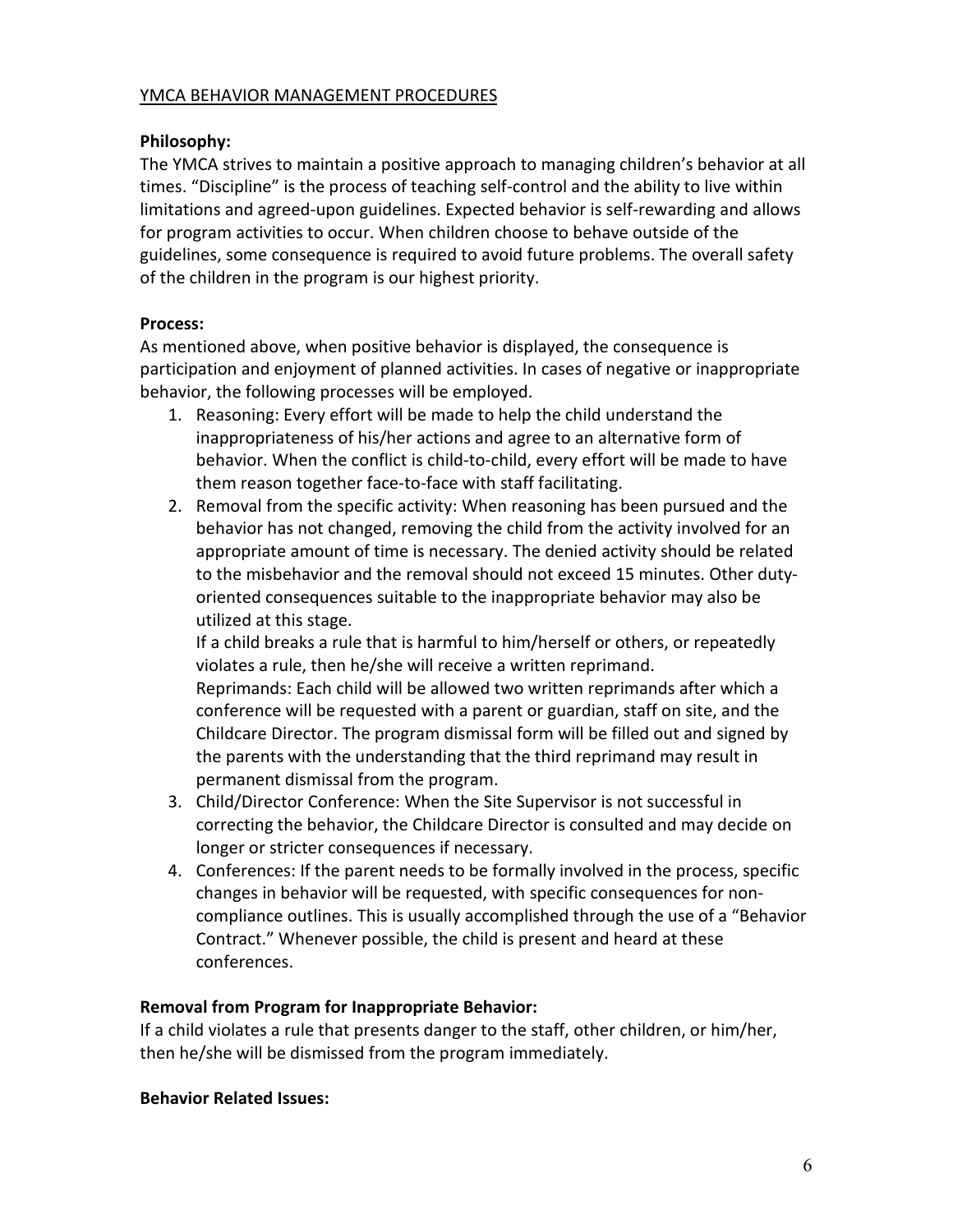In addition to behavior management procedures outlined above, parents must be aware that:

- No staff member will ever strike, swear at, abuse, or threaten with physical intimidation either a child or a parent.
- No staff member will allow a child to be struck, sworn at, abused, or physically intimidated by anyone in the program.
- No child will be allowed to continue in the program if he/she becomes a safety hazard to him/herself or others.
- No staff member will ever solicit or accept gratuities in consideration for any treatment of a child.

# **Behavior Management:**

# **The safety of every child is the highest priority for setting behavior management procedures.**

- When a child has a serious discipline problem (on any ONE occasion), the parent may be called by staff and asked to pick up the child within one hour of the call. (Biting another child or injuring another child or staff member is a serious discipline problem.)
- Should it be decided by YMCA staff that a child poses a serious discipline problem, the child may be suspended from the program for a period of 1-5 days or may be removed from the program entirely.

# MEDICATION DURING PROGRAM

# **All medication must be turned in to the Site Supervisor by the parent.**

Any medication that needs to be administered during program hours must:

- Be accompanied by a "permission to medicate" form available at the program site.
- Be brought directly to the Site Supervisor in its original container with the child's name, physician's name, and drug name on the container, and
- Have specific written instructions for amounts, times, etc.
- No over-the-counter medication, including aspirin, cough medicine, etc. will be given without a doctor's instructions.
- Staff cannot split pills or administer amounts other than specified on bottle.
- All medications MUST be administered by a staff member.

#### **Illness Occurring During Program Hours:**

If your child becomes ill, he/she will be isolated from other children and you will be contacted to pick him/her up. The YMCA is not equipped to handle ill children beyond securing their immediate comfort. A staff person will be made available to observe the child periodically. Please be sure to keep the YMCA office and your program site informed of any changes in your work, cell, or emergency phone numbers. If you cannot be reached, we will contact someone you have authorized.

• Parents will be notified if it's known that their child has been exposed to a communicable disease.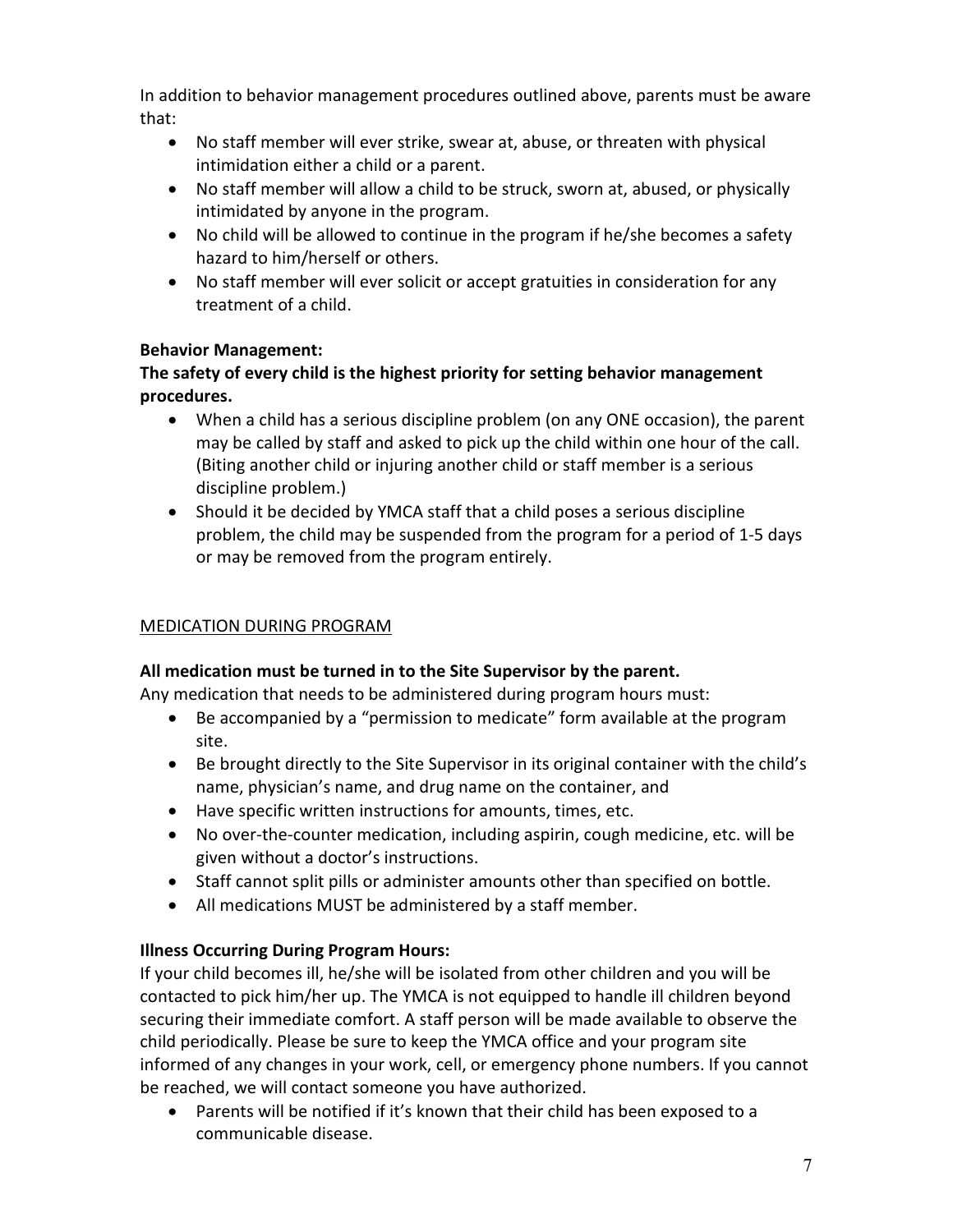- Staff shall administer or obtain immediate treatment for a child who sustains a minor injury or insect bite. The parent will be notified.
- If a major accident or injury occurs, the staff will immediately seek professional medical attention for the child and the parents will be notified immediately. If they are not available, the emergency contact person will be notified.

#### **Illnesses and Accidents:**

For the sake of your child and others, if a child has any of the following symptoms, your child should not be brought to the YMCA program.

- Fever 100 degrees orally or 101 rectally or higher
- Severe cough
- Difficult or rapid breathing
- Yellowish skin or eyes
- Pinkeye tears, redness on eyelid, followed by swelling and discharge or pus
- Unusual spots or rashes
- Crusty, bright yellow, dry or gummy areas of skin possibly accompanied by fever
- Unusually dark, tea-colored urine especially with fever
- Gray or white stool
- Headache or stiff neck
- Vomiting
- Severe itching of body or scalp
- Hair lice

#### **Medications and Special Diets:**

- If a child needs to take oral medication on a regular basis during the day, medication must be in the original container and have written permission with instructions.
- If medication is to be kept on hand for emergencies (i.e., bee stings, asthma), special instructions and permission must be given in writing.
- If your child should require a special diet from a physician, you must notify the staff with a written note. We provide a basic snack; if your child needs something other than what we provide, please feel free to provide your own snack from home.

#### ADMINISTRATIVE PROCEDURES

#### **Payment Policy:**

- 1. No child is officially registered in the ASE program until:
	- a. All unpaid balances are paid in full.
	- b. The registration fee and first week of care are paid.
	- c. A bank draft has been set up for future payments.
- 2. All payments to YMCA ASE require payment by bank draft.
- 3. There will be a \$25 fee for returned drafts.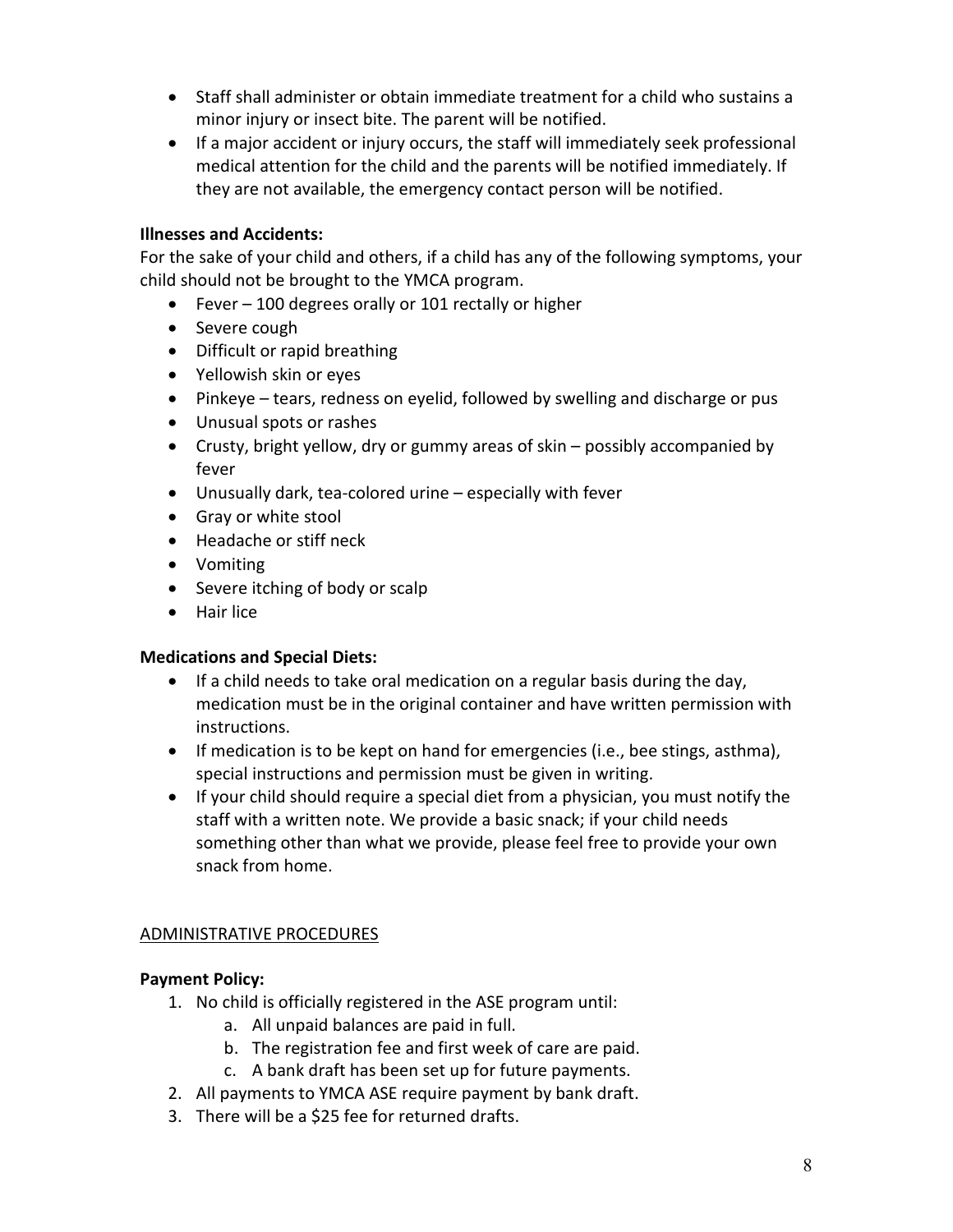- 4. The following weeks will be drafted every Friday for the upcoming week. Childcare payments and bank return draft fees must be made before the child starts the new week.
- 5. You must pay the full amount for childcare if you are waiting for a scholarship or ABC voucher to be processed.
- 6. The YMCA does not offer a drop in rate. The full fee for the week will be charged, no matter how many days the child attends.

#### **Non-Payment Policy:**

- 1. If there is a return draft, the child may not return until all fees have been rectified and brought up to date.
- 2. If the child returns to the site without up to date payment, the supervisor will contact the parent/authorized person to pick up the child. If this person cannot be contacted, the Childcare Director will notify the police (only the Childcare Director or other senior-level YMCA management staff can notify the police). The police will write up a report charging the parents with child abandonment. The police will notify the Department of Social Services. DSS will then take the child into custody. The parent will then need to contact DSS.

# **Financial Assistance:**

Those families unable to pay the full cost of participation are encouraged to apply for YMCA Program Scholarship. You must pay the full amount for childcare if you are waiting for a scholarship or ABC voucher to be processed.

#### **ABC Assisted Participants:**

- 1. All fees must be paid on time to continue on the Grant.
- 2. Attendance is a must for children receiving Grant Assistance. You are only allowed a few unexcused days for the year.
- 3. If a child is absent or sick, the parent must notify your childcare director at the YMCA and provide a doctor's excuse if applicable.
- 4. All YMCA-related fees not covered by the ABC program are subject to the YMCA non-payment policies and procedures.

# **Parent/Child Confrontation:**

It is the policy of the YMCA of the Upper Pee Dee that no parent may confront a child in the program. If you or your child has a problem with another child in the program, please inform the staff and they will handle the situation.

#### **Child Abuse and Neglect:**

By South Carolina law, the YMCA is required to report all suspected cases of child abuse and/or neglect to the Darlington County Department of Social Services.

#### **YMCA Child Abuse Prevention:**

The YMCA maintains a policy of child abuse prevention practices, which include procedures related to: